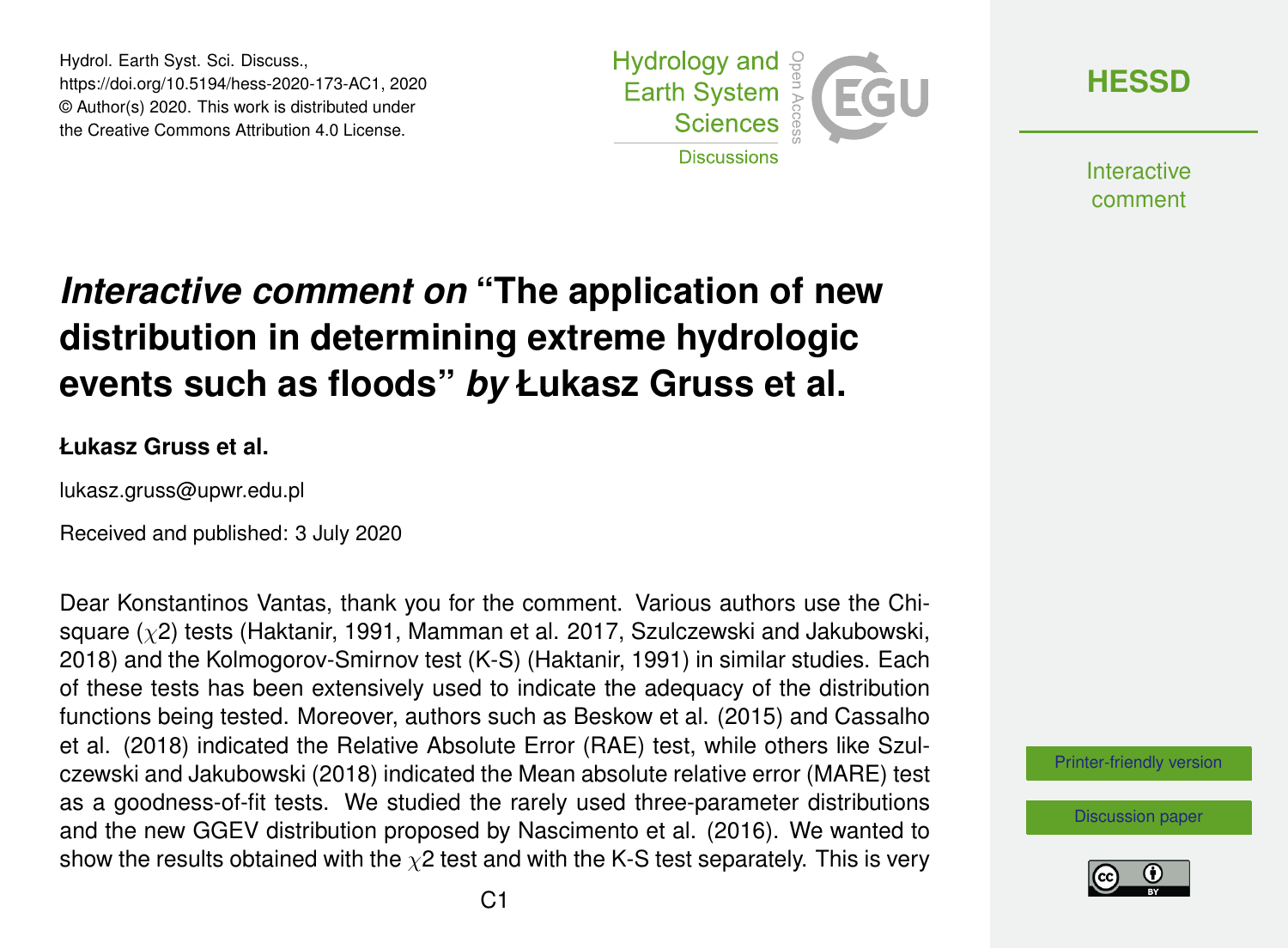important because it allowed us to compare our results with those of other scientists, which we included in the discussion. Of course, we could apply Bonferroni correction, but we do not think it is really necessary. Our results obtained by the MARE test are similar to the results of Szulczewski and Jakubowski (2018) for the best-fitted test. Like others, we also used the MARE test as the most decisive to indicate the best-fitted distributions. The MARE index is a measure of the model error fit and it is most suitable for engineering practice because it provides a quantitative estimate of high flows (Szulczewski and Jakubowski, 2018). We are currently preparing a manuscript on the modeling of floods on selected European rivers, in which we will apply the Bonferroni correction You propose.

Kind regards, Łukasz Gruss (on behalf of all coauthors)

References:

Beskow S., Caldeira, T. C., Mello, C. R., and Faria, L. C.: Guedes HAS Multiparameter probability distributions for heavy rainfall modeling in extreme southern Brazil, J Hydrol: Regional Stud 4,123–133, https://doi.org/10.1016/j.ejrh.2015.06.007, 2015.

Cassalho, F., Beskow, S., de Mello, C.R., de Moura, M. M., Kerstner, L., and Ávila, L. F.: At-Site Flood Frequency Analysis Coupled with Multiparameter Probability Distributions, Water Resour. Manage., 32, 285-300, https://doi.org/10.1007/s11269-017-1810- 7, 2018.

Haktanir, T.: Statistical Modelling of Annual Maximum Flows in Turkish Rivers, Hydrol. Sci. J., 36, 367–389, https://doi.org/10.1080/02626669109492520, 1991.

Mamman, M. J., Martins, O. Y., Ibrahim, J., and Shaba, M. I.: Evaluation of Best-Fit Probability Distribution Models for the Prediction of Inflows of Kainji Reservoir, Niger State, Nigeria, Air, Soil and Water Research, 10, 1–7, https://doi.org/10.1177/1178622117691034, 2017.

Nascimento F. F., and Silva W.V.M. Posterior Distribution of Ex-

**Interactive** comment

[Printer-friendly version](https://www.hydrol-earth-syst-sci-discuss.net/hess-2020-173/hess-2020-173-AC1-print.pdf)

[Discussion paper](https://www.hydrol-earth-syst-sci-discuss.net/hess-2020-173)